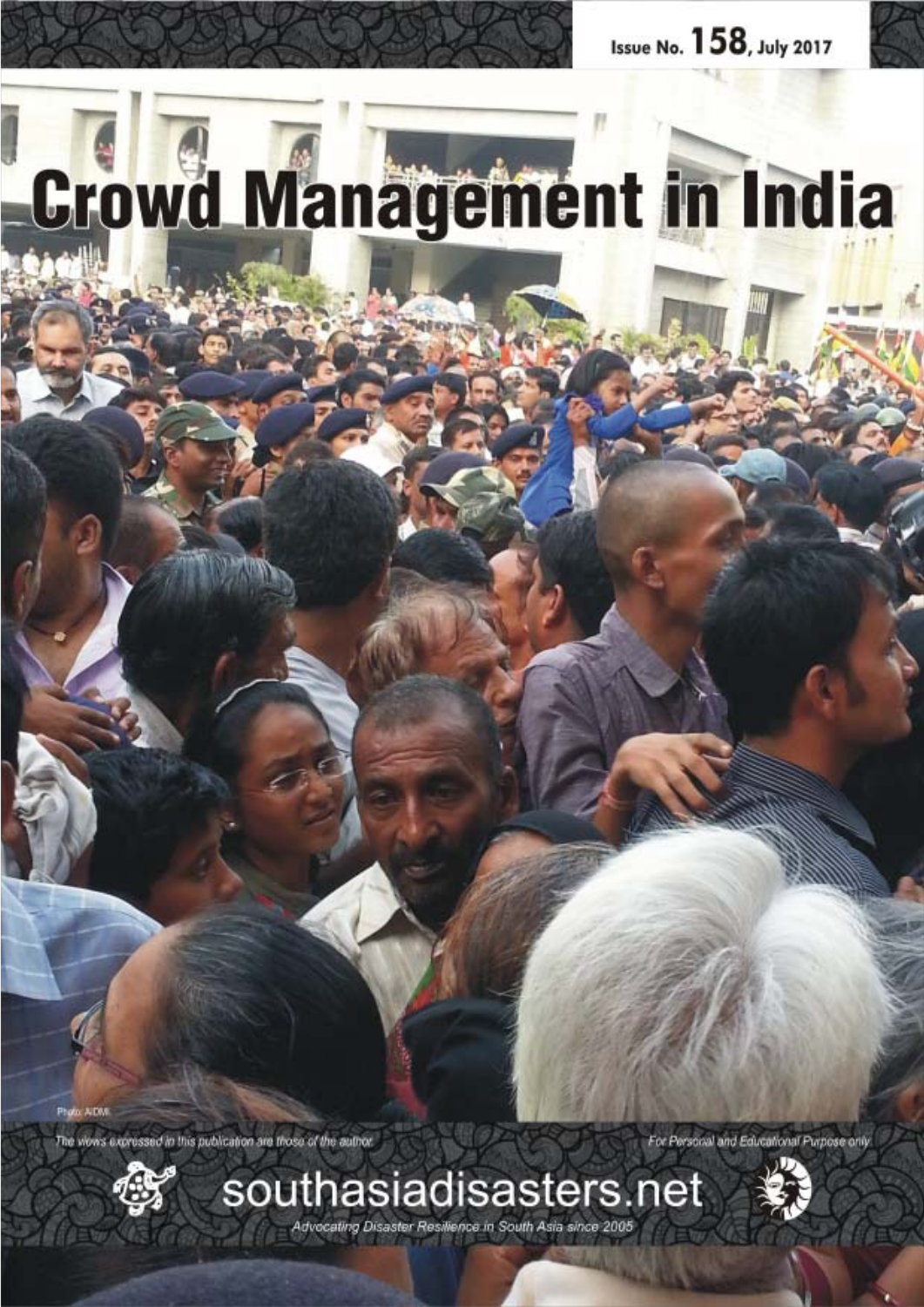### ABOUT THIS ISSUE

Stampedes have been a India. Tragedies of people being trampled to death have taken place at religious gatherings, mass processions, election rallies and even at music concerts. According to the National Crime Records Bureau (NCRB), a total of 3216 incidents of stampede have taken place in India between 2001 and 2014, leading to 2421 casualties. Moreover, 79% of all such stampedes in India occur at places of worship. The high incidence of such stampedes in India highlights the need for effective crowd management in the country.

This issue of Southasiadisasters.net is titled 'Crowd Management in India' and focuses on the important theme of controlling and managing crowds at mass gatherings in India. It discusses important issues related with crowd management ranging from what causes stampedes and what can be done to prevent them. Behavioral factors like the high tolerance for crowded spaces among Indians leading to higher cases of stampedes have also been discussed in the issue.

At the institutional level, stampedes are often seen as isolated events caused by the excesses of a frenzied crowd to be dealt by successive governments by offering compensation to the families of victims. This issue tries to build a new narrative around stampedes attributing them to systemic gaps in the country's crowd management capacities and suggest ways of bridging this gap.

**– Kshitij Gupta,** AIDMI

### INTRODUCTION

### Understanding Crowds

India is no stranger to large<br>gatherings or crowds. Crowded gatherings or crowds. Crowded railway stations, market squares and temple complexes are all commonplace. Given the ubiquity of crowded places, Indians tend to have a high tolerance for them. Thus, it is important to understand how crowds operate.

As soon as the word "crowd" is heard, the first instinct is to "manage" them, if not control them. Given the unusual number of stampedes taking place at religious congregations in the country it is important to manage these crowds both efficiently and creatively. Through the work of All India Disaster Mitigation Institute (AIDMI) in India across nine states, sixty nine districts and over thirty five cities it has been found that all crowds do not need to be managed or controlled; that all crowds are not unruly or out of control; that in fact crowds offer energy and numbers to move towards something creative and constructive in society from time-to-time.

In AIDMI's resilience building work in four most important temples of Gujarat - Somnath, Dwarka, Pavagadh, and Dakor - it was clear that crowds that gather around and in the temples on daily as well as occasional basis do pose a risk and can cause a major disaster like a stampede. But it was also evident that crowds have their own ways of working out cautious movements, harmonising pace, reorienting direction, and avoiding injuries. But this informal, selforganising, local ways of crowds are hardly studied, which is why they've never been used to enable crowds to self-manage. In fact there are hardly any crowd studies available in India though crowds are everywhere. What AIDMI has found in its work with these temples is that crowds can act and commit to be and remain safe, can re-organise and re-orient, can balance between internal and external processes that lend to risk, and evolve

a coherence to its members for a given time and place. This is not on effort to romanticise crowds, but to leverage the inherent creativity and capability of a crowd for the common good.

Rahul Mehrotra, India's leading architect, has re-introduced Kumbh Mela, world's largest gathering to us. Kumbh Mela is self organising, seamless, cost effective, safe, and a bliss to all who attend this world's largest crowd. In fact he argues that such traditional gatherings offer us a new and more rooted way of planning cities and settlements in India.

At a presentation of his book on Kumbh Mela at L.D. Institute of Indology in Ahmedabad what became clear to me was the need to change the design and delivery of the environment within which crowds gather and operate. That is, changes in the ability of decision makers to understand crowds; changes in coordination and collaboration as well as the mobilisation of crowd management; and change in institutions and institutional capacities to respond to the needs and energies of crowds.

So if we were to launch crowd studies in India what will be its top four research priorities? First, start with the history of crowds that gather at say the Jagannath temple in Bhubaneswar or the Jama Masjid on Eid in Delhi. Second, find out where can crowd studies be placed among academic disciplines – in city planning, emergency management, security, and more. Third, look at crowds as people, individuals with will and concern both. Fourth, design and develop programmes and events that help us better understand the inherent good of crowds.

These first steps can go a long way in ensuring that our country does not have to suffer tragedies like stampedes in the future. Crowds do not remain a problem but become a solution.

**– Mihir R. Bhatt**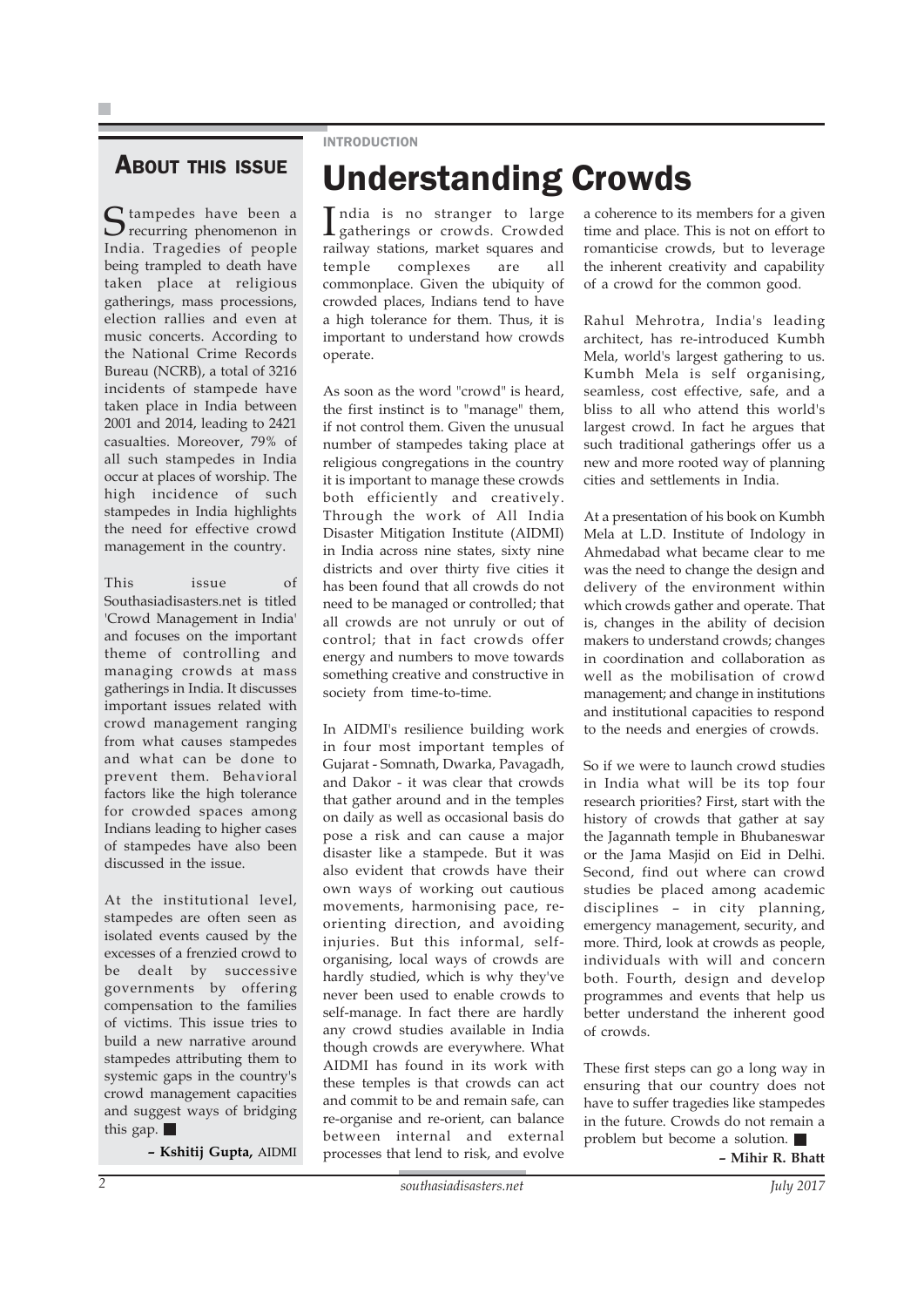### INITIATIVES

### BSDMA and Crowd Management

India is home to a large number of<br>
festivals, pilgrimages, religious India is home to a large number of and social gatherings such as Durga Puja, Chhath Puja, Kumbh Mela, Ramzan, Rath Yatra and Hats, Bazaars, Processions, etc. Given their religious, social and cultural significance, most of these occasions attract thousands and millions of people/devotees.

An event of Mass Gathering is generally characterized by huge number of people accumulating in a very limited space in a short span of time. Such events, though observed for a limited time, sometimes attract a crowd, which if not managed carefully can lead to a catastrophe. The following are some critical crowd management issues which should be considered by the organizors of any mass gathering:

- 1. Mix of visitors on the basis of age, physical fitness, gender
- 2. Religious sensitivity of the devotees for religious functions
- 3. Managing the waiting time for the devotees at the gathering.
- 4. Ensuring cleanliness of the venue
- 5. Providing a reasonable degree

of comfort to the waiting devotees.

- 6. Medical assistance for the sick or injured people.
- 7. Special arrangements for infants, children, old and infirm devotees.
- 8. Special security measures to avert potential terrorist attacks.

If the above concerns are not properly managed then stampedes can take place at such events.

Special events always require special management measures, including non- routine investments of public resources to cope with the large crowds they draw. Some of the crowd control strategies are listed below:

- 1. Evaluate temple capacity, inclusive of all waiting areas considering reasonable waiting time – compare with requirement.
- 2. Shorten duration of religious procedures for faster turnaround.
- 3. Carry out crowd congestion analysis - identify bottlenecks in crowd movement.
- 4. Make provision for adequate space in waiting areas to reduce claustrophobia.
- 5. Quick exits with proper and well-lit signage.
- 6. Forced ventilation in waiting areas to prevent heating and air quality deterioration
- 7. Multiple queues for different types of visitors: elderly, women and children, differently abled.
- 8. Crowd safety training to employees/staff and security personnel – implement active and passive surveillance.
- 9. Improve access to premises from outside – alter location of offerings shops, decentralisation of markets and shops near the gathering.

Different regions, religions and faiths have their own ways of celebrating their festivals. Generally, these celebrations end up becoming an event of mass gathering. With such events, it becomes imperative for the local administration/ government to get involved and make arrangements to keep the conduct of the events as smooth as



*Devotees thronging the Tirupati Balaji temple, Tirumala, Andhra Pradesh.*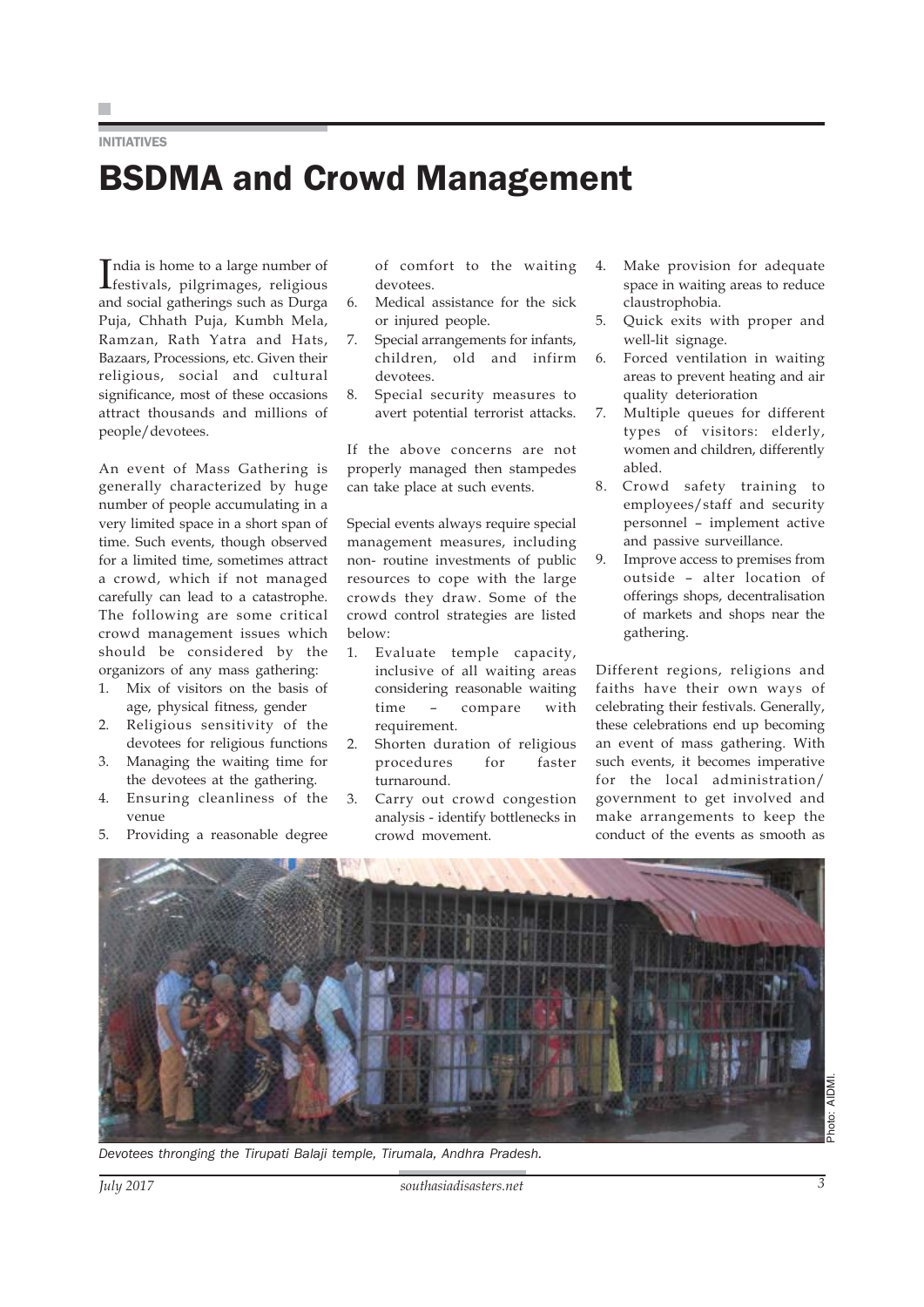possible. They need to prepare themselves according to all aspects of disaster management, health, hygiene and medical care, mass casualty management, media relations, security of people, and care for vulnerable groups, etc.

Identification of main organizer/ sponsor and other key stakeholders prior to event and regular consultation with them is also important, since many a times last minute changes are made which require adjustments in the planning of events and crowd management. Many a times it is observed that the administration avoids adopting a

### CROWD AND DRR

multi stakeholder approach along with identification of new risks.

The Bihar State Disaster Management Authority (BSDMA) took the initiative to develop case studies of Mahakumbh 2013 in Allahabad, Chhath Puja, World Yoga Convention and other events in Bihar and recommendations were made for providing end-to-end solutions to various issues relating to crowd management. This exercise provided several key lessons to the administration and became the basis for training in the form of mockdrills to all the concerned officials of the local administration.

One of the basic and fundamental principles for disaster planning is building worst-case scenarios based on the previous history of the event and lessons learnt from similar events elsewhere, to roll out the plan<br>accordingly. A participatory accordingly. A approach with the active involvement of various stakeholders, players including the local representatives and the local community will go a long way in ensuring smooth conduct of events of mass gatherings.

**– Anil Kumar Sinha,** Sr. Advisor and Mentor, Hazard Risk Management and Climate Change Adaptation; Former Vice Chairman, BSDMA, Bihar

### Crowdsourced Potential for Disaster

There is a saying of Nepali folk wisdom: *"Hool ma jiujogau, anikal mabiujogau!"* It translates as, "In an unruly crowd, save your body: in a famine save seed for next season's planting!" This wise counsel tells us that within a crowd lurks the potential for death and destruction. How to first understand that risk, and second how to work towards obviating it or at least significantly minimizing it is the challenging task before us all.

The possibility of increased levels of tragedy in crowded places is due not just to normal population increase but to a lifestyle forced on us all with modernization that has brought industrialization, urbanization, rapidity of transport and communication as well as ease of banking and food delivery. Indeed, no modern industrial economy can function without a large population base concentrated within a very small space. The modern factory and similar production sites may be the primary locale of such population density, but the secondary locales they spawn to cater to other needs of such demographics are no less a source of panicked stampedes or deliberate terrorist attacks. Think of a large

hospital, government service center, entertainment sites, inter-city transport hubs and many other such places.

Although it is assumed that modernization slowly does away with old cultural practices and traditions like religious gatherings, it is often noted that modernization increases the scale and significance of such events. For instance, the Kumbh Mela in Allahabad, an ancient tradition said to be the largest gathering of humans in the world, certainly did not see thirty million people at the confluence of Ganga and Jamuna in a day a century ago. However, with the ease of modern transport, mobile phones, TV publicity and ease of food supply, massive crowds started thronging the Kumbh.

Furthermore, celebrity concerts, football or cricket matches, political road shows, college admissions and many such social engagements will continue to increase in size in the future as people seek meaning an identity in their lives. Such places also become locales of political statements, including that of terrorism. DuryogNivaran, the South Asian Network of scholars, social

activists and public servants promoting an alternative perspective on disasters, has as its founding philosophy the idea that *"disasters are an unfinished business of development"*. What lies behind this statement is the understanding that disaster mitigation is at the same time a constant rethinking of development, revisiting its premises and exploring alternative ways of achieving the same ends not just with less cost and better efficiency but less risk for the longer-term future. In so doing, we must also turn in reverence to the Sage of Sabarmati who not so long ago said that the world has enough for our needs for not enough for our greed. The Gandhian idea of gram *swaraj*, the simpler life-style based around village self-sufficiency, might have been side-lined by the imperatives of modern capitalism but its search for a de-congested, materially simpler but culturally richer life-style has become more pressing today. This special issue is a small step in that re-thinking to avoid potential, and wholly unnecessary, tragedies in crowded places in the future.

**– Dipak Gyawali,** Pragya, Nepal Academy of Science and Technology; Chair, Nepal Water Conservation Foundation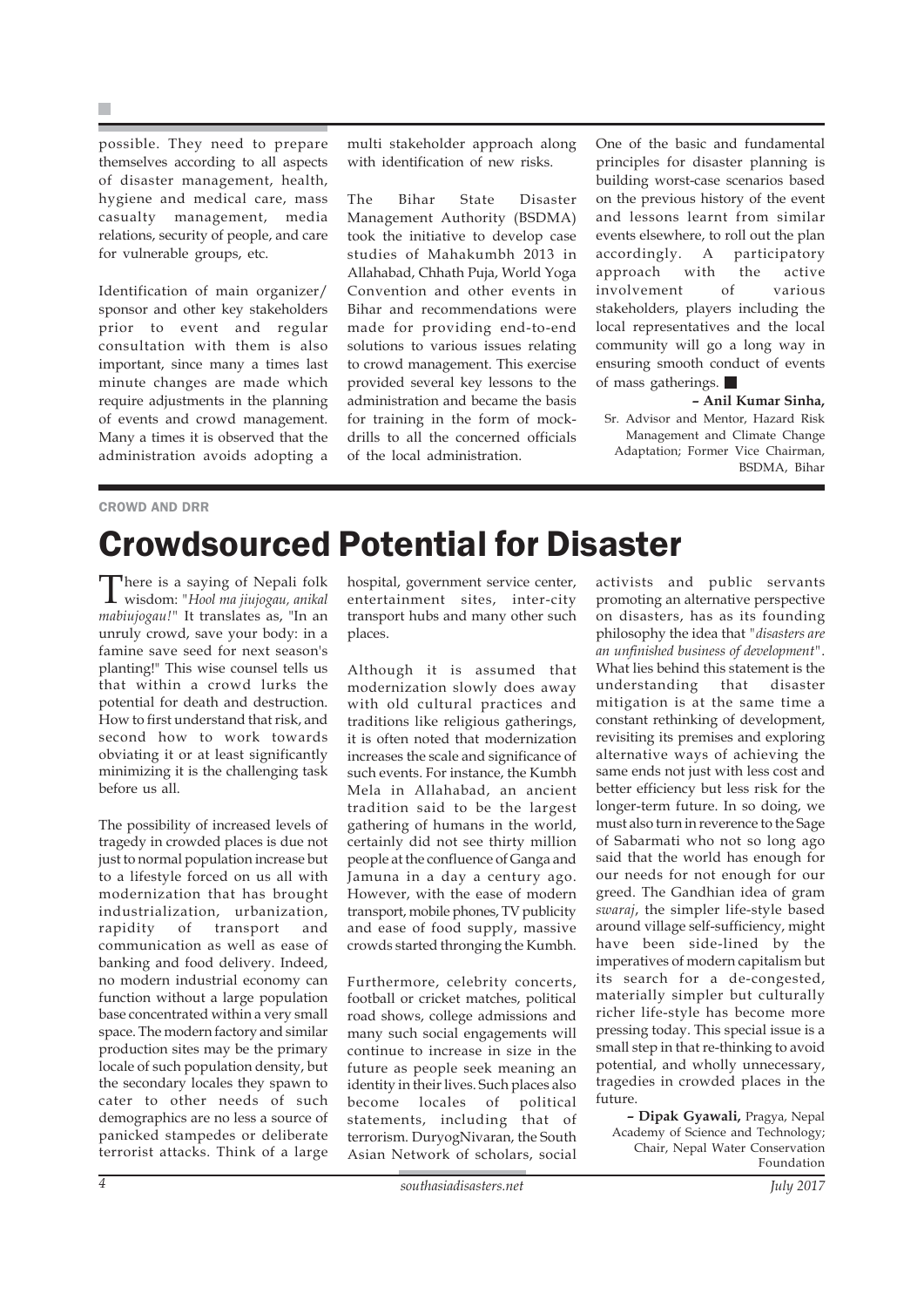### UNDERSTANDING RISK

### Planning for Crowd Management – Religious Events

India has experienced major crowd<br>related disasters over past years. related disasters over past years. The majority of these disasters are related to religious festivals. Statistics show that more than 70% of crowd related disasters in India have occurred during religious celebrations. The day is not far when we will experience such incidences in events like musical concerts, exhibitions, *firework display*, sporting events and places like malls, Cinema theatres, market places, etc.

Events where large congregations take place are either held in an Indoor Complex or in an open area/ ground. Religious gatherings in India are generally held indoors as well as outdoors. The safety and security of the place of event is the responsibility of the organizers/ Trusts/ Owner of the premises and the local administration. The main reason for crowd disasters during religious events in India has been identified as "lack of Planning" on the part of organizers, which involves, Risk assessment, Crowd management and control measures, Resource management and efficient coordination among the stakeholders, though there are exceptions to this statement.

#### Characteristics of Religious Events

Each religious event in India has its own set ritual/peculiarity. With the years passing by the rituals and proceedings remaining the same the varying factors (vulnerability) has drastically changed and there is always a resistance from the organizers to modify the rituals or proceedings to reduce the vulnerability. Notwithstanding the different peculiarities of each religious place, there is always a commonality in strategy formulation and management principles. Intelligent application of these strategy and principles will greatly reduce the uncertainty associated with planning & organizing for a safe and secure event.

#### Planning for the Event

Incident or Event planning should follow a set process for its development. In a religious event plan, the process begins with understanding the Event followed by emergency management activities. The flow chart as visualized shall be as under:

### Understanding the Event

Most of the religious events in India are of set pattern however there is a need to discuss the event proceeding with the concerned authorities to identify variations necessary in consideration of increasing vulnerability, if any. Considering the scope of the event and previous knowledge on the subject the following need to be worked out:

- Area of interest(geographical area)
- Celebration Period
- Anticipated Human Density
- Existing& Required Infrastructure and Facilities.

For example the anticipated human density during 2015 Maha Kumbh Mela was worked out based on population growth in the country and in the region. Accordingly availability of infrastructure and facilities were assessed and gaps identified.

#### Understanding the Risk

A holistic & detailed hazard, vulnerability, risk & Capacity analysis need to be worked out considering safety & security of pilgrims and local population. The analysis should not only cover the main event location but also cover adjoining area, which has direct consequence in conduct of the event.

For example the Hazard, Risk, Vulnerability Assessment (HRVA) conducted for Maha Kumbh Mela included Core area of Ram Kund & Kushavart area and the routes leading to the location and nearby religious places likely to be visited by the pilgrims etc.

### Initiating Crowd Management Measures

The HRVA determines the preventive/mitigation measures need to be initiated in terms of

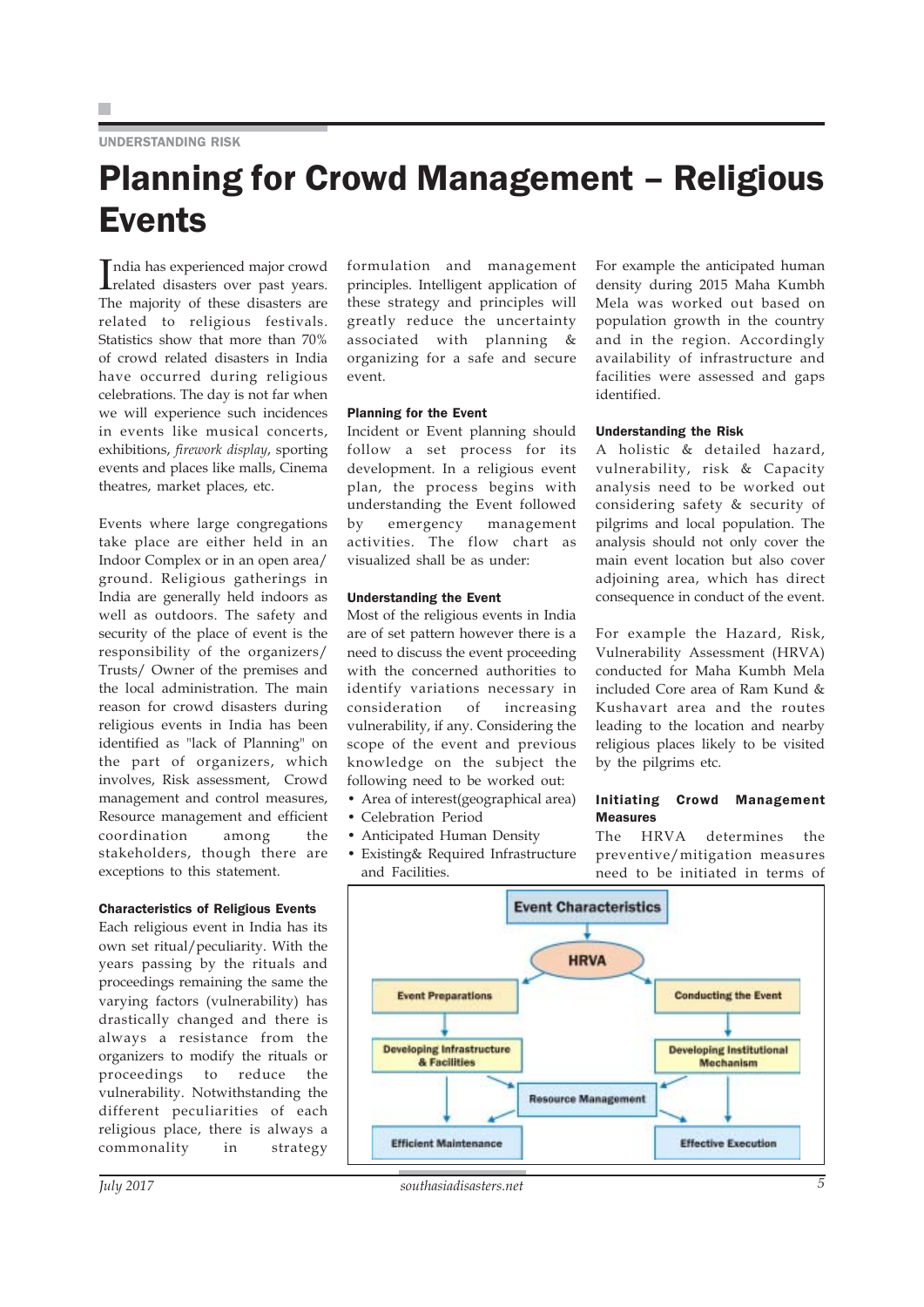infrastructure and facility development. These measures are compared with the existing infrastructures and facilities and the gaps are identified. The requirement of additional permanent/ temporary infrastructure and facilities are identified and work plan along with its financial budget is prepared. On approval build up activities are undertaken during Pre Event Period.

The procedural complexities and financial constraints can be easily resolved by integrating private/ corporate and community stakeholders in the entire process.

### Initiating Crowd Control Measures

This involves actual conduct of event. A detailed institutional structure needs to be created considering anticipated contingencies and accordingly resources are deployed on ground for effective monitoring and controlling measures.

The concept of "Incident Response System" in overall management of event has been found to be an effective & efficient management System. The principles of Unified Command, Unity & chain of Command, span of control further helps in effective and efficient control measures. Mega event of Maha Kumbh Mela 2015 was successfully conducted adopting IRS management system..

### Command & Control Mechanism

The scientific advancement in the field of information technology for collection, collation, assessment and dissemination of information need to be integrated in the overall command and control set up. The concept of Emergency Operation Centre found to be very effective tool in monitoring & controlling of an event spread over large area & having involvement of all line departments, NGOs, CBOs, Central forces. This concept was effectively operationalized during Maha Kumbh Mela & was a great success.

#### Contingency Planning

Contingencies also emerge from risk Analysis which needs to be planned and integrated in to overall resource management. Additional resources, facilities, routes etc. need to be planned and staging areas created for timely response. Detailed SOPs need to be prepared and rehearsed for achieving operational effectiveness. With the limited resources there is a need to identify primary and secondary tasking to resources to ensure that there are no voids created.

### Documentation

The reality in our failure to arrest recurring disasters, resulting in loss of lives and property, is our failure to reassess past event performance in absence of proper documentation. A well prepared document act as torch bearer to expose to positive and negative aspects experienced. We need to capitalize on success stories and get rid of shortcomings observed.

The IRS management system has an integral arrangement for documenting the entire event proceeding in a most systematic way. This will greatly help future organizers to understand the reasons for failures or success.

#### Conclusion

Management and Control of Crowd related events vary as per the location, type of event, composition of patrons and hence no two events or situations are identical. This paper provides an approach to planning for management special events. The management principles though common, they need to be modified to suit to event requirement.

**– Col V N Supanekar (Retd),** Director & Professor, Center for Disaster Management, YASHADA, Pune

![](_page_5_Picture_17.jpeg)

Photo: AIDMI.

Photo: AIDMI.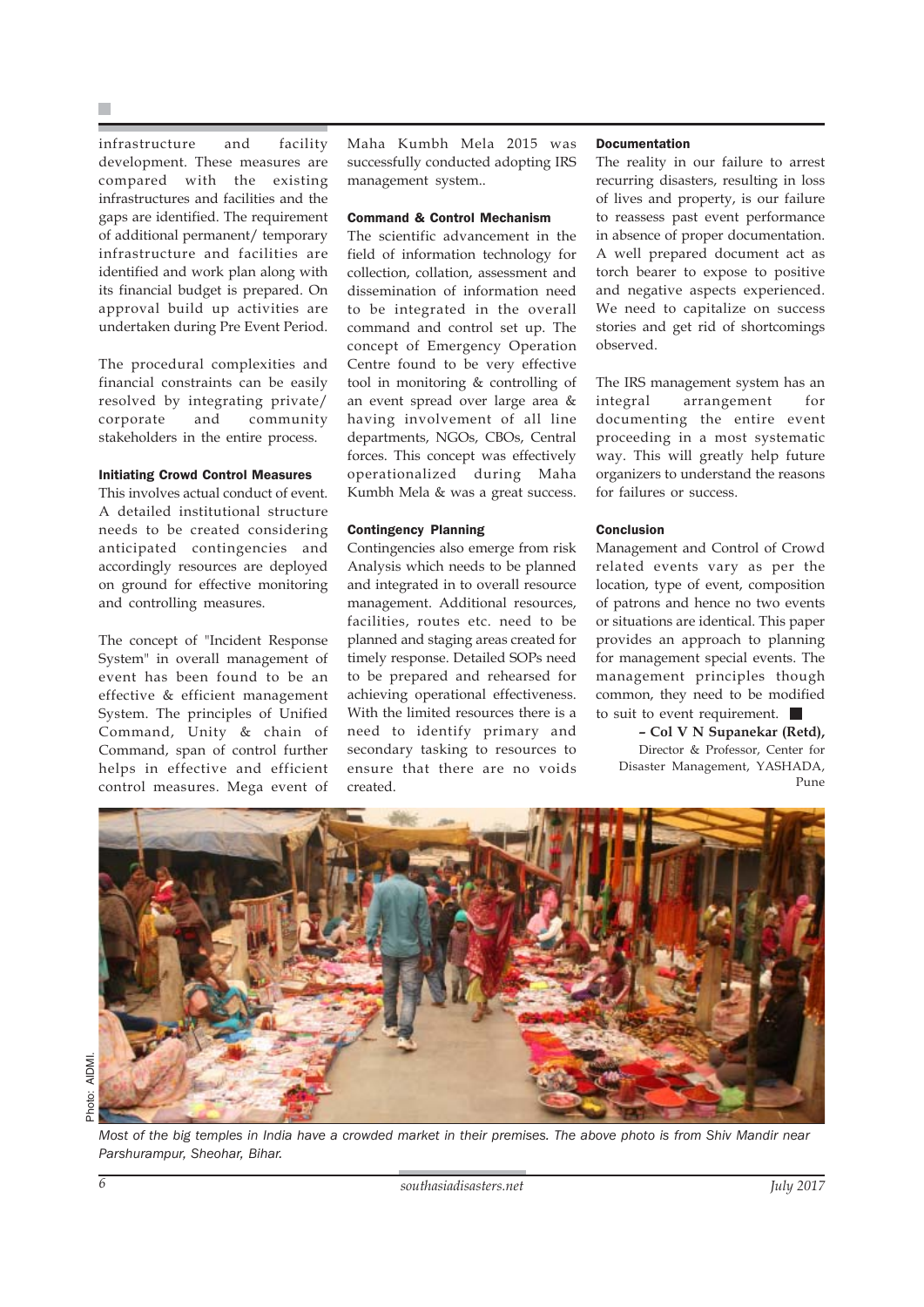### **KEY LESSONS**

### Maha Kumbh Allahabad – Lesson and Learning for India

**Kumbh Mela** is a mass Hindu<br>pilgrimage of faith in which Hindus gather to bathe in a sacred or holy river. Traditionally, four fairs are widely recognized as the Kumbh Melas: the Haridwar Kumbh Mela, the Allahabad Kumbh Mela, the Nashik-Trimbakeshwar Simhastha, and Ujjain Simhastha. These four fairs are held periodically at one of the following places by rotation: Haridwar, Allahabad (Prayaga), Nashik district (Nashik and Trimbak), and Ujjain. The main festival site is located on the banks of a river: the Ganges *(Ganga)* at Haridwar; the confluence *(Sangam)* of the Ganges and the Yamuna and the invisible Sarasvati at Allahabad; the Godavari at Nashik; and the Shipra at Ujjain. Bathing in these rivers is thought to cleanse a person of all sins.

At any given place, the Kumbh Mela is held once in 12 years. There is a difference of around 3 years between the Kumbh Melas at Haridwar and Nashik; the fairs at Nashik and Ujjain are celebrated in the same year or one year apart. The exact date is determined according to a combination of zodiac positions of the Jupiter, the Sun and the Moon. At Nashik and Ujjain, the Mela may be held while a planet is in Leo (Simha in Hindu astrology); in this case, it is also known as Simhastha. At Haridwar and Allahabad, an *Ardha* ("Half") Kumbh Mela is held every sixth year; a *Maha* ("Great") Kumbh Mela occurs after 144 years.

The festival is one of the largest peaceful gatherings in the world, and considered as the "world's largest congregation of religious pilgrims". There is no precise method of ascertaining the number of pilgrims, and the estimates of the number of pilgrims bathing on the most auspicious day may vary. An estimated 120 million people visited Maha Kumbh Mela in 2013 in Allahabad over a two-month period, including over 30 million on a single day, on 10 February 2013 (the day of Mauni Amavasya).

The Maha Kumbh Mela is reportedly the world's largest gathering of people. Estimates peg the number of devotees swarming Allahabad's banks between 70 and 100 million. During the six-week festival, pilgrims press to take a holy dip in the Sangam, the confluence of the Ganges, Yamuna, and mythical Sarasvati rivers. The water is believed to wash away sins and offer relief from the cycle of rebirth.

The local government's ability to successfully manage this human tidal wave is even more impressive when placed in context. According to the World Bank, roughly one-third of India's population lacks access to electricity. However, in a city constructed and later deconstructed in a matter of weeks, electricity, safe drinking water, and police protection are all provided. It's an instructive achievement.

The Kumbh is also a first-rate example of an effective publicprivate partnership. According to Harvard researchers and the Indian government's Mela Administration, the state lays out the Kumbh Mela city grid and its various sectors, including roads, 41 police check posts, 36 fire stations, and 30 hospitals. However, nearly 5,000 private (many religious)

organizations plan the inner tent cities, which hold as many as 700,000 tents. NGOs run the missing persons units in coordination with the state police. Making this task more difficult is the city's elasticity, as its parameters are partially determined by the annual river recession, which comes into full view only in October. The entire city "pops up" in the subsequent two months.

At the Kumbh city, a range of government departments work in unison to ensure that there are no stampedes, accidents, epidemics or other public health disasters as millions of pilgrims pass through. And yet, the Mela is just a temporary space that must eventually be dismantled; most of the city is built out of makeshift, disposable or reusable materials that are often stored for future use.

The transitory nature of the Kumbh Mela makes it easier for the formal and informal to work simultaneously, but smoothly.

### Good Governance

Deploying cities that privilege the temporary could be extremely useful in the context of refugee camps or housing for urban migrant populations. While the Kumbh system may not be completely flawless, but its model of governance definitely has helpful lessons.

The Kumbh is organized with the co-ordinate efforts of the central government, the state government and the municipal authorities, and there is a hierarchy of governance to be followed on paper. "But these hierarchies flip during the actual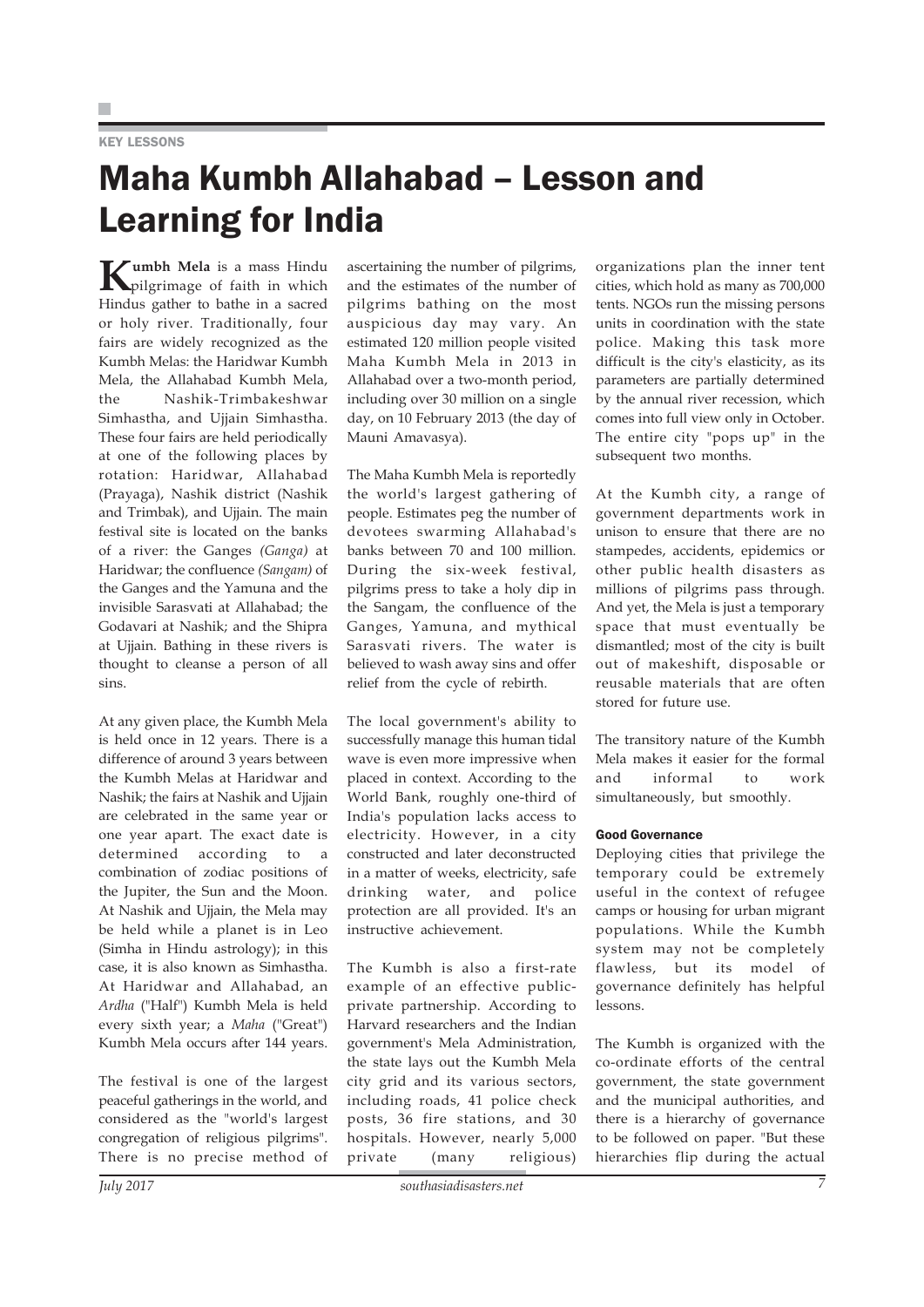![](_page_7_Picture_0.jpeg)

*Pilgrims crossing a make-shift bridge at Maha Kumbh Mela in Allahabad.*

Source: http://drop.ndtv.com/albums/NEWS/kumbh-mela/kumbh\_mela3.jpg

implementation, when the person on the ground is given a lot more authority along with accountability,"

The Kumbh has survived as a successful institution and urban system primarily because it has a single purpose and is bound by the faith of millions of Hindu pilgrims. But flexible-yet-accountable governance is also a major factor.

The railway stampede, initially a significant cause for alarm and skepticism regarding the festival's organization, actually occurred outside the Kumbh's jurisdiction, underscoring just how dangerous large gatherings like this can be without well organized management. Meanwhile, the Kumbh site saw police use an integrated computer system to register displaced or missing persons, frequent announcements on loudspeakers, well-placed identification posters, pictures on nine giant LED screens, and

Smartphone applications to guide loved ones back to one another.

The Kumbh, while far from problem-free, is a notable example of the state's ability to accomplish significant feats in short order, not usually considered its forte. With an urban population set to double over the next 20 years, India should harness the exceptional planning skill displayed at the Kumbh. This would be one small step in capitalizing on a demonstrated potential to transform the lives of many living in India's most impoverished conditions.

> **– Dr. Bhanu Pratap Mall,** Executive Secretary, Poorvanchal Gramin Vikas Sansthan (PGVS), Lucknow, Uttar Pradesh, India

![](_page_7_Picture_10.jpeg)

The Quick Response Team is a backup of trained guards and officers to handle the emergency calls. Quick Response Team members are well trained in handling Crowd Management, Fire Fighting and Rescue operations.

The Quick Response Team members ideally are trained and prepared to

fulfill the roles required by the specific situation and for quickly rush to the incident place and provide assistance with all latest equipment to deal with any kind of emergencies.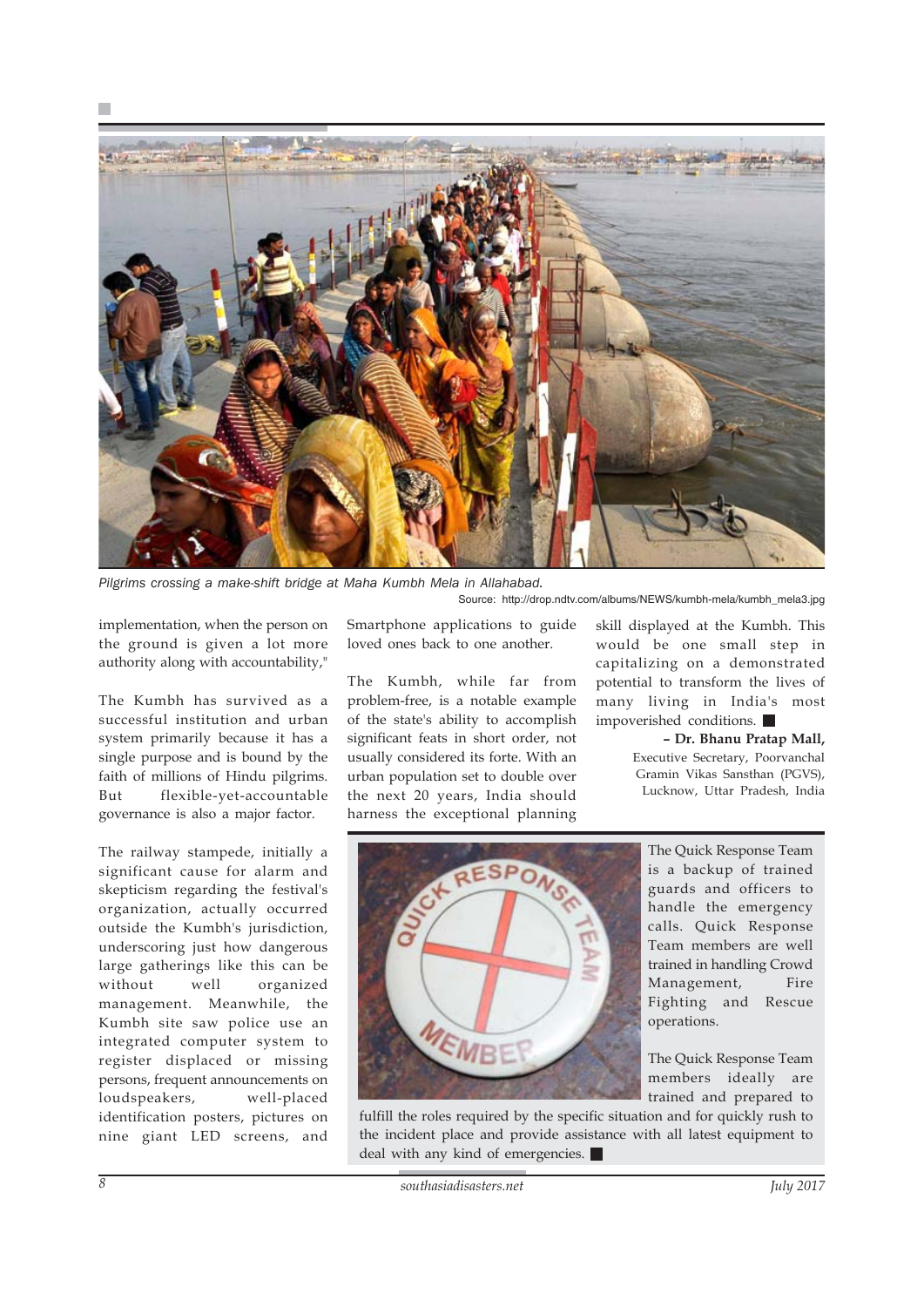### CASE STUDY

## Crowd Management in Dahod District, Gujarat

 $\bigwedge$ s we know that Gujarat is one<br>of the most hazard prone states in India facing a multitude of disasters. Over the last few years it has faced floods, cyclone, and earthquake. Not only the natural disaster but also faced the man-made disasters. Theses have resulted in a loss of human lives and property in different parts of the state. Since last many years, the Government of Gujarat has taken up various initiatives related to disaster management, which gained momentum after the establishment of the Gujarat State Disaster Management Authority (GSDMA). GSDMA has been established with the mandate of preparing comprehensive disaster management strategy for the state. The approach in this regard, now, is on preparedness and mitigation instead of the traditional model of relief and rehabilitation.

Regarding the district of Dahod, Dahod is the eastern gateway of Gujarat and was carved out of Panchmahal district in 1979 and the district is spread across 8 Talukas and Dahod Taluka is the district headquarter and Dahod shares its border with Rajasthan state in the north and Madhya Pradesh state in the east. Dahod district known as a tribal district due to the large number of tribals residing there.

Regarding the crowd in Dahod district, in different parts of the district the people get together in one place and the place known as *Haat Bazaar*. Organized every Thursday, the *Haat Bazaar* draws large crowds and the biggest crowd at assembles at a village called Gangardy in Garbada Taluka. In that approximately 10000 people come from entire the district of Dahod, and if we cannot manage the crowd then a lot of incidents arise at the place like accidents, fire, poisoning, and others. Hence, crowd management is always needed.

In Dahod district crowd management is especially required during the *Holi Mela,* a fair which takes place during the festival of Holi because of the importance of this festival for the tribals. Before this fair, the District Collector organizes a meeting at District level on crowd management and invites the officials from Police Department, the health department, RTO department, revenue department and fire department. In that they discuss on entry and exit point at place, traffic control, defined parking place, arrangement of the security staff from the home guard department, from the police department and from

*Since last many years, the Government of Gujarat has taken up various initiatives related to disaster management, which gained momentum after the establishment of the Gujarat State Disaster Management Authority (GSDMA).*

the SRPF department and defined their roles and responsibility, and informed to the health department for the arrangement of the emergency ambulance at place and regarding it in Dahod district at the time of the *Holi* festival. They also arrange for extra ambulances at the site of the fair.

Early warning and communication are also discussed at this meeting. A district level disaster control room has been established and it has been working round the clock to inform the revenue department regarding any kind of emergency message.

In case such a message is received, collector gives the instruction to the all agencies that all Agencies should use the Incident Command System (ICS) as a basis to structure a law enforcement response to crowd management events. And all agencies should perform their role and responsibility at a place of the crowd.

And for the purpose of awareness building, regarding the disaster, at the place of the crowd we arrange the poster exhibition or stall keeping so that people can participate the mock drill regarding the fire and evacuation.

In case any untoward incident does occur, then we document all the details and submit them to GSDMA and the relief commissioner or state control room.

> **– Pravinsinh Rathod,** Ex-DPO, Collector Office, GSDMA, Dahod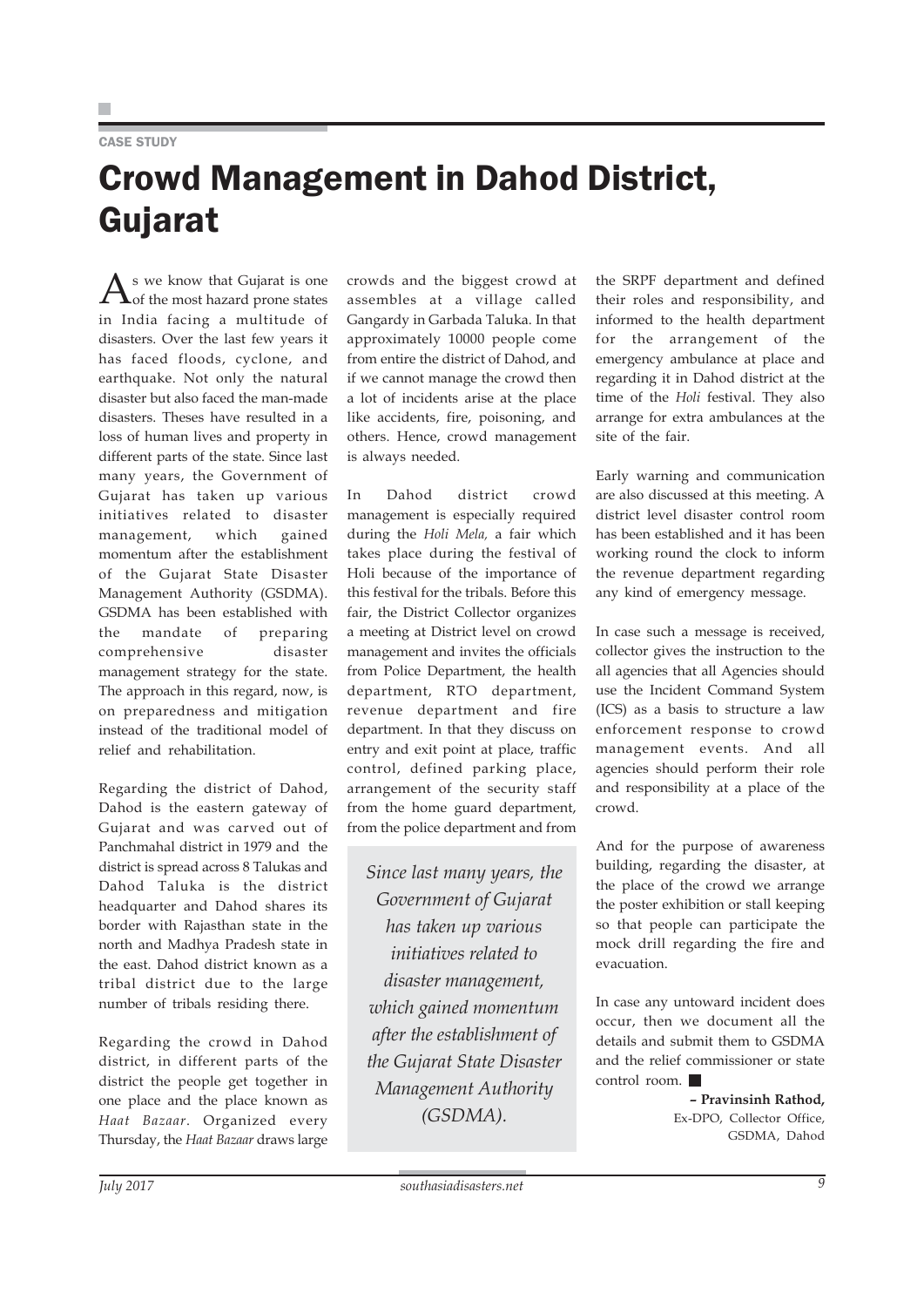### CASE STUDY

# Bhadrapadi Fair in Ambaji

U sually on each fifteenth day of<br>Full Moon Day of each month as per the Vikram Samvat, year of Indian Hindu calendar, Ambaji celebrates a spontaneous Religious Fair and Festival with "Lok Mela". A big mass of devotees use to come here to worship Maa Ambaji on each day of Poornima during the year. But on the fifteenth day (Full Moon Day) of the months of Asho, Kartik, Chaitra, and Bhadrapad, the Spirit of Festival and Religious Fairs increases at their peaks, due to the significance of these holy days in the worship of Shakti Swaroopini Mata Ambica.

The people and devotees also enjoy all these Four Festivals of purnima, with Darshan, Ohm Havan and Traditional Garba Dances. Moreover, the cultural shows of Gujarati Bhawai, a purely ancient folk dance and "Play of Gujarat" are also the prime attractions of these festivals. Around 15 to 20 lakh people inside and outside of Gujarat join this Bhadarapadi Fair in Ambaji.

### **DRM Program, Public Awareness and its spread**

Public awareness is the key activity of Disaster risk management programe. Public gathering in Ambaji on Bhadarvi poonam is a huge platform to make the community aware of DRM. For the first time a display gallery was prepared where different government officials from different government departments presented their various achievements, Schemes and Activities in front of Public.

Disaster Management Branch of Palanpur district presented Dos n Don'ts during disaster, Dos n don'ts before and after disaster so that maximum awareness can be disseminated at mass gathering. Disaster Management Branch of Palanpur district also requested people to give their suggestion and comments on such event.

**An Important step by EOC (Emergency Operation Center):** 1. Distribution of IEC material:

Stalls for distributing IEC material were set up at four places of Ambaji. Around 1,10,500 copies of IEC material were distributed in the public for spreading awareness.

- 2. Public Awareness Point: The people who are coming Bhadravi purnima fair are used to take rest and night stay in service camps on the road sides. Disaster Management Branch of Palanpur district display awareness material to the people who are taking rest at various service camps. They also put hording on the various road sites.
- 3. Public awareness activity on Disaster Risk Management Program through BHAWAI (Local Gujarati street play) Awareness Information was delivered through entertainment at various four places of Ambaji. The people really like this activity of DRM program.
- – **Nirmal Sharma,** Ex-District Project Officer, GSDMA, Palanpur

![](_page_9_Picture_13.jpeg)

*A procession being taken out by devotees at Bhadrapadi fair, Ambaji, Arravali, Gujarat.*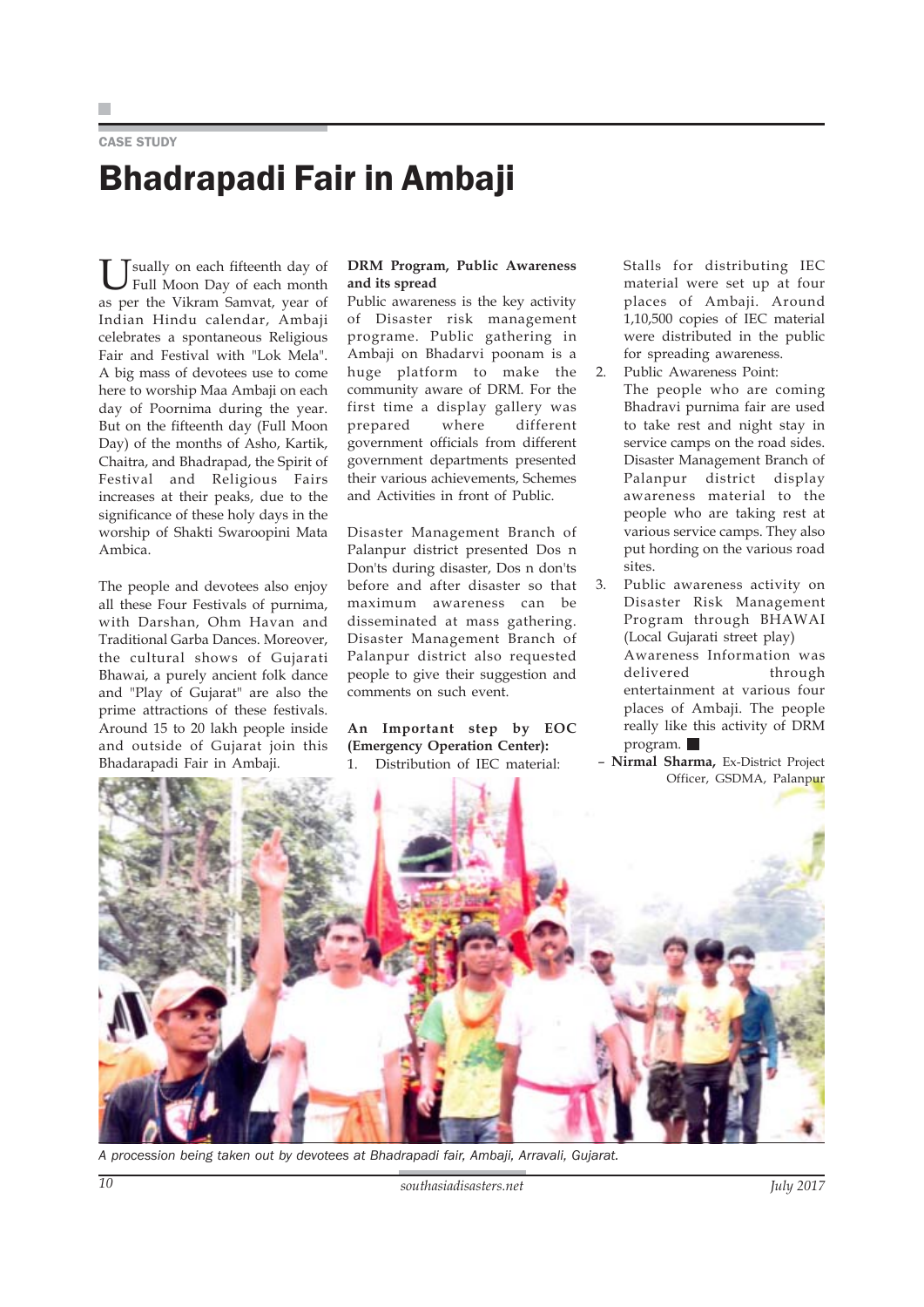### RELIGION AND DRR

### The Necessity of Crowd Management at Religious Places

In the past few years, India has<br>witnessed many stampedes in the witnessed many stampedes in the religious places with a number of lives lost. Mostly, during occasions at religious places, influx of millions of pilgrims takes place. Hence, such gatherings create a tremendous amount of pressure on the authority where any occurrence of a disaster will result in widespread human and infrastructural loss and damage. Increasing participation in festival and events combined with higher "density of tolerance" of the people makes venues and places of mass gathering (especially places of worships) in India extremely vulnerable and prone to disasters.

People believed that "A temple is not only a place of worship, but it is also a place of learning; about the religion, language, culture, tradition, i.e. what is right and what is wrong, and how we should behave in order to live a happy life and so on." Hence, it is imperative that the temples or any such venues or places of religious and cultural significance be safeguarded against the occurrence of disasters.

In the mentioned table, it is possible to see the major disasters seen lately in places such as temples during religious festivities.

As we see in the table of the past disasters "Stampede" was one of the major disaster and thousands of people died because of the mismanagement of crowd. Recently, the 1st Indian Conference on Crowd Management (ICMC 2017) was held at Gujarat Institute of Disaster Management (GIDM) by The Renewing and Empowering Society's Progress Enhancing Capacities through Technologies (RESPECT) to make opportunity designed to strengthen Crowd Management at places of mass gathering by bringing major stakeholders together at one place.

This is important because India is home to the largest religious gathering in the world called the Kumbh Mela.

### What is the Kumbh Mela?

The Kumbh Mela is the confluence of Indian cultures and the symbol of spiritual awakening. It is the eternal flow of humanity and also believed to be the largest religious gathering on earth. The Mela alternates between Nasik, Allahabad, Ujjain and Haridwar every three years. Depending on what position the Sun, Moon, and Jupiter hold in that period in different zodiac signs, the venue for The Kumbh Mela is finalised. During such times, it is necessary to control the crowd with a cultural view. In the recent Kumbh Mela which was also known as 'Simhastha Kumbh Mela' was held in Ujjain, Madhya Pradesh. A stampede took place at this Mela, where seven people were killed and around ninety others were injured when

| Place                                                   | <b>Date</b> | Type of disaster                                                 | Consequences                                        |
|---------------------------------------------------------|-------------|------------------------------------------------------------------|-----------------------------------------------------|
| Puttingal temple complex in Paravoor                    | April       | Fire during a                                                    | 106 people were killed                              |
| village, Kollam district, Kerala state                  | 11th, 2016  | fireworks display                                                |                                                     |
| Outside a Hindu shrine in the Thai                      | August      | Attack                                                           | Killed 27 people, including                         |
| capital                                                 | 17th, 2015  |                                                                  | foreign tourists, media reported                    |
| Chitrakoot area of Satna district of                    | August,     | Stampede                                                         | 10 pilgrims were killed and                         |
| Madhya Pradesh                                          | 2014        |                                                                  | about 60 were injured                               |
| Kumbh Mela, Train station in                            | February    | Stampede                                                         | 36 people died in this episode                      |
| Allahabad, Uttar Pradesh                                | 10th 2013,  |                                                                  | and at least 39 were injured                        |
| Bridge near the Ratangarh Mata Temple                   | October     | Stampede                                                         | Killed 115 people and injured                       |
| in Datia district, Madhya Pradesh                       | 13th 2013   |                                                                  | more than 110                                       |
| Kalubai temple in Satara district,<br>Maharastrain      | 2005        | Stampede                                                         | 300 were killed                                     |
| Raghunath Temple Jammu                                  | 2002        | Two suicide bombers<br>stormed the temple                        | killed 14 and injured 45                            |
| Akshardham Temple Gandhinagar,<br>Gujarat               | 2001        | Terror attack, use of<br>automatic weapons<br>and hand grenades. | 33 people were killed and 80<br>others were wounded |
| Sabarimala temple in the Indian state of 1999<br>Kerala |             | Stampede                                                         | 53 people were killed                               |